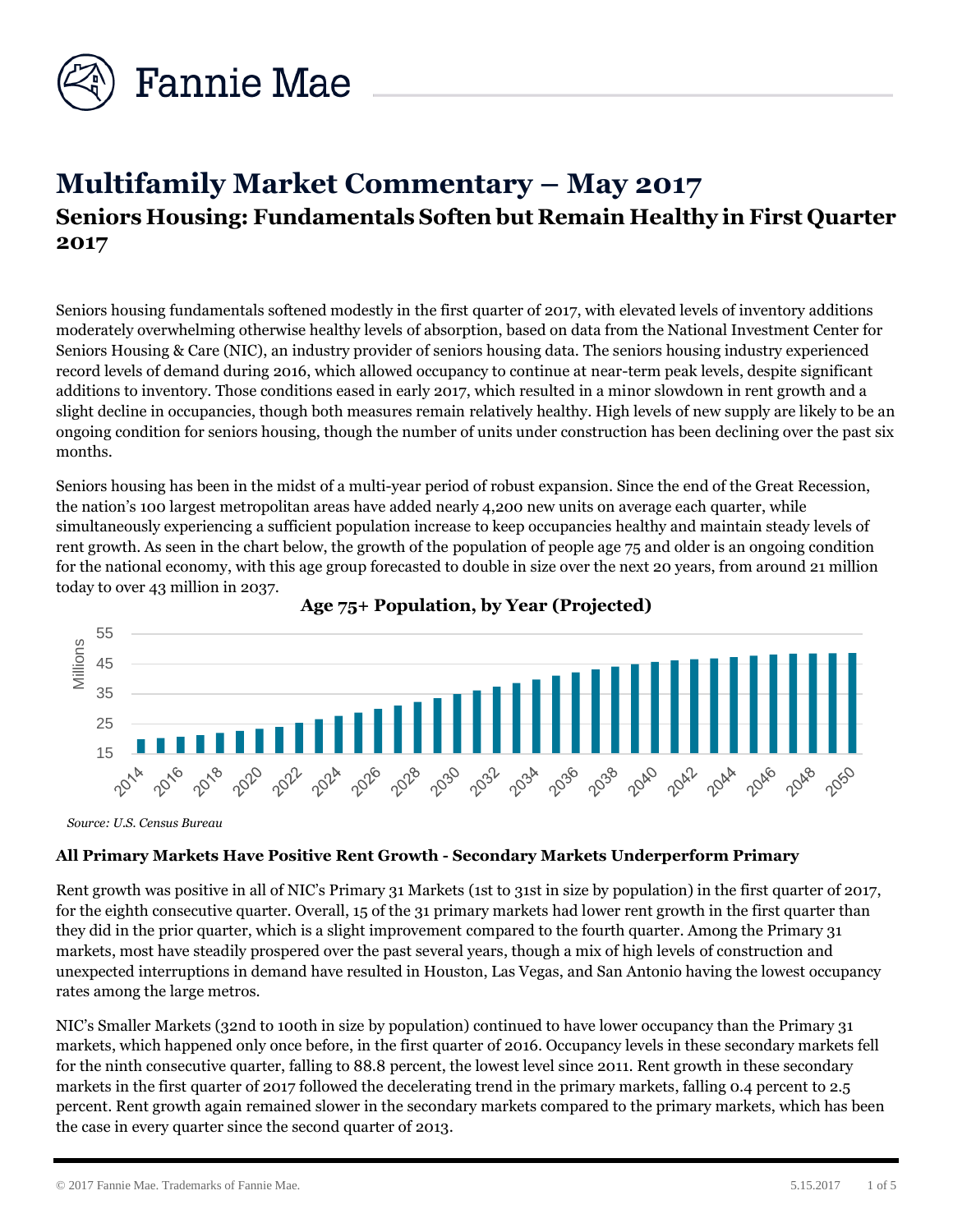

#### **Absorption Levels Ease in Early 2017 but Have Been Strong for Several Years**

Total absorption for seniors housing declined from the recent record levels, with 2,349 total units absorbed in the first quarter of 2017. The results were driven by divergent underlying trends: Majority Assisted Living (AL) absorption was down 29 percent compared to a year ago, but Majority Independent Living (IL) absorption was up 92 percent from the first quarter of 2016. Throughout 2016, and generally since 2010, absorption levels for overall seniors housing have been robust and steadily increasing, albeit with brief interruptions, as seen in the chart below.



# **Occupancy by Property Type**

*Source: NIC MAP Data & Analysis Service*

#### **Occupancy Remains High After Easing in First Quarter**

Under the weight of high levels of inventory additions, overall occupancy for seniors housing properties fell slightly, to 89.3 percent in the first quarter of 2017, down 0.6 percentage points from year-ago levels. This result possibly marked the end of a multi-year plateau that was likely the peak level achieved by the industry in this business cycle. As seen in the chart below, Majority IL was down a modest 0.2 percentage points in the first quarter of 2017 to 90.9 percent, while majority AL decreased slightly more, falling 0.5 percentage points to 87.2 percent. Both segments remain above the trough that was observed in the aftermath of the Great Recession, although Majority AL is approaching that level. Given the robust supply that segment has seen in in the past five years, this level of occupancy is likely just a result of slightly too much supply in a short period.



# **Absorption by Property Type**

© 2017 Fannie Mae. Trademarks of Fannie Mae. 5.15.2017 2 of 5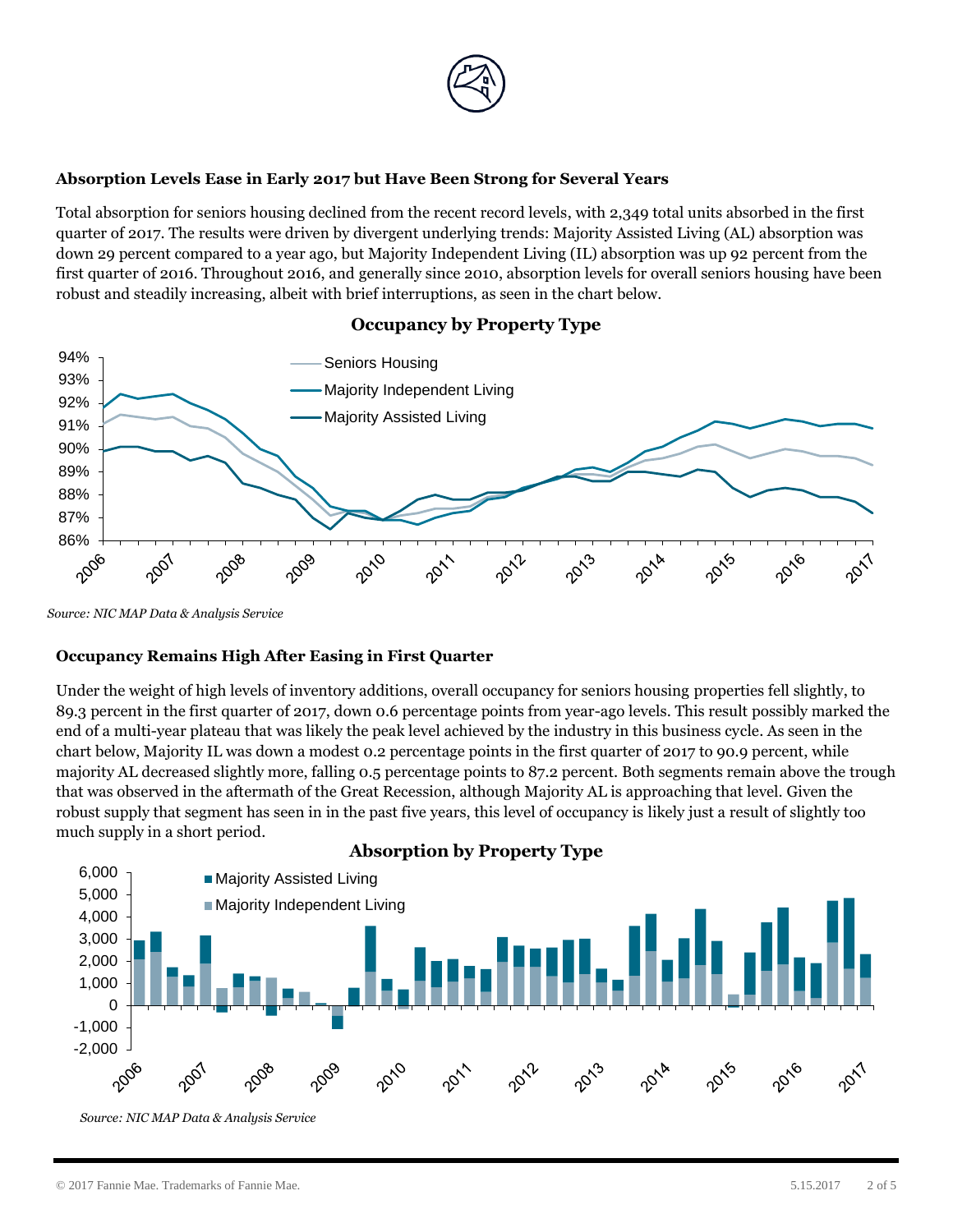

#### **Rent Growth Eases from Recent Record Levels**

Annual rent growth for seniors housing declined from its recent peak, slowing 0.4 percentage points during the quarter to 3.3 percent in first quarter 2017. The underlying trends for IL and AL were similar during the quarter as they have been for the past several years. Compared to the prior quarter, Majority IL slowed 0.5 percentage points to 3.5 percent in first quarter 2017, while Majority AL slowed 0.3 percentage points to 3.0 percent. As seen in the chart below, rent growth rates for both segments have been generally increasing since 2013, having matched or achieved record quarterly rates during that period.



*Source: NIC MAP Data & Analysis Service*

## **Construction Activity Remains High but Signs of Easing Emerging**

The number of seniors housing units under construction declined for the second consecutive quarter, decreasing to 33,641 units in the first quarter of 2017. The total number of units under construction is down 4.7 percent from a year ago. Compared to the first quarter of 2016, the number of AL units under construction is down 3.8 percent, while IL units are down 6.3 percent. Prior to the recent decline, construction activity had been steadily increasing since 2011, as seen in the chart below. While the level of construction might initially appear concerning, put in the context of the growing population of Baby Boomer retirees and their older cohorts, this level of construction was probably an appropriate response to growing demand.



**Units Under Construction by Property Type**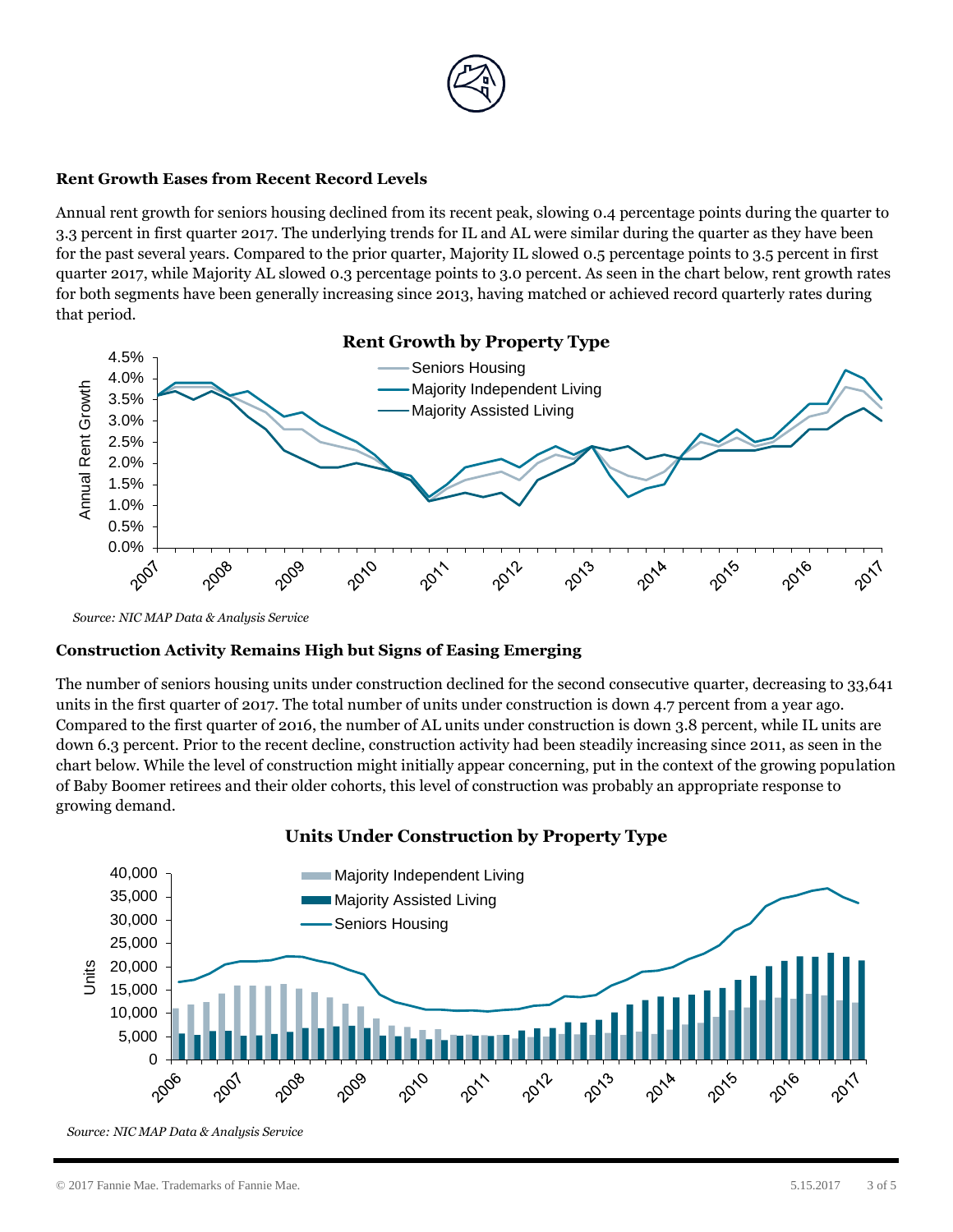

#### **Seniors Housing Sales Jump in First Quarter**

In total, seniors housing sales volume in the first quarter of 2017 was up 104 percent from the prior quarter, jumping to \$4.0 billion, the highest quarterly sales total since the second quarter of 2015. The sales involved 421 properties, the largest number since the third quarter of 2013. Cap rates were also up sharply from the prior quarter at 8.9 percent, the highest quarterly cap rate since late 2009.

Total 2016 sales volume was at the lowest level since 2010 at \$7.4 billion, down 49 percent from 2015. As seen in the chart below, quarterly sales volumes have been quite volatile from quarter to quarter for the past several years, often the result of spikes in sales volume due to large portfolio transactions. Cap rates have also seen significant volatility, especially when compared to the steady decline in multifamily cap rates during the same period. Seniors housing experienced a declining trend in cap rates from 2013 into 2015 but has seen a steady increase since then.



*Source: NIC MAP Data & Analysis Service and Real Capital Analytics*

#### **Near Term Easing Likely but Long Term Should be Healthy**

High levels of new seniors rental housing negatively impacted fundamentals in the first quarter of 2017, but market conditions remain generally healthy in most markets. While occupancy again saw a slight decline in the first quarter, and rent growth slowed from its recent pace, a slowdown was nearly inevitable after many quarters of remarkably strong performance. Inventory growth and absorption should continue to be balanced over the next year, with occupancy remaining near its current plateau. The sector might experience some easing pressures in 2017, but the solid performance under similar conditions in 2015 and 2016 indicates steady underlying demand. The overarching caveat for this sector is economic conditions: As long as there is a generally healthy economy and an improving housing market, we expect seniors housing demand to remain steady over the near term.

Continued elevated new supply is likely a long-term condition for the seniors housing sector, serving the needs of the nation's growing elderly population. The solid results in the past three years have shown that positive rent growth can be attained even when new supply results in rising levels of inventory and softening occupancies. Supply growth may prevent further occupancy tightening in the long term, but continued rent growth appears to be reliably sustainable, again, as long as the national economy remains stable.